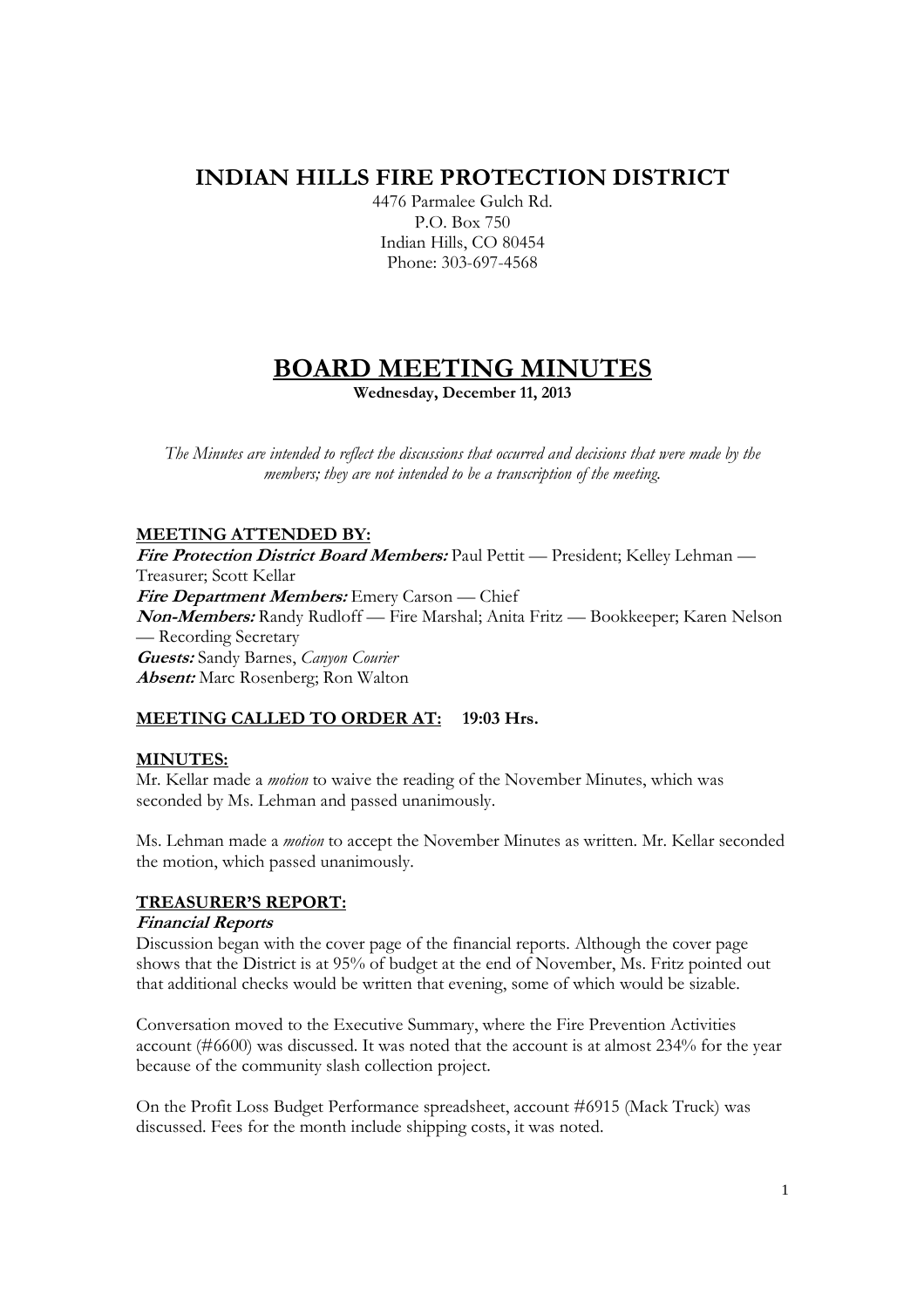Conversation turned to Checks. Discussion began with check #12201 to FPPA, which Ms. Fritz explained had been voided since the fee had been paid online. No further discussion occurred regarding checks. However, Ms. Fritz explained that with the timing of the meeting earlier in the month, additional checks would need to be written and discussed later in the evening.

#### **Grazi Communications Bill**

Mr. Pettit presented Board members with a final bill to close out the communications system project. The bill contained invoices from three contractors (Grazi Communications, Rex Industries, and Grainger) and totaled \$20,652.06. Mr. Pettit explained the details of the work that had been done and brief discussion followed. Mr. Kellar inquired about the District's rights regarding the Mt. Lindo tower. Mr. Pettit explained the existing lease agreement and clarified that the District owns the tower and all components. It was noted that there are still some complaints with performance regarding the handheld radios. New radios will be forthcoming, however.

#### **2014 Budget Resolution**

Ms. Fritz presented Board members with the budget resolution documents.

Mr. Pettit began by reading the Budget Message and Resolution to Adopt Budget (12/13-1).

Mr. Pettit made a *motion* to adopt the Resolution to Adopt Budget. Ms. Lehman seconded the motion, which passed unanimously.

Mr. Pettit next read the Resolution to Set Mill Levies (12/13-2).

Mr. Pettit made a *motion* to adopt the Resolution to Set Mill Levies. Mr. Kellar seconded the motion, which passed unanimously.

Mr. Pettit next read the Resolution to Appropriate Sums of Money (12/13-3). It was noted that Ms. Retterer would complete the dollar amount in the Operations and Reserves line.

Mr. Pettit made a *motion* to adopt the Resolution to Appropriate Sums of Money. Ms. Lehman seconded the motion, which passed unanimously.

Mr. Pettit next read the Letter of Budget Transmittal and the Certification of Tex Levies for Non-School Government, which was signed by Ms. Fritz.

Both Mr. Pettit and Mr. Rosenberg (after his arrival at the end of the meeting) signed all documents.

## **District Financial Policies**

Mr. Kellar stated that District financial policies need to be addressed. He brought up such issues as credit cards, division of duties, and dual control. It was agreed that the topic would be discussed at a study session to be held later in the month during which time additional checks would be signed as well. It was further agreed that Ms. Fritz would set the date of the meeting, which would be attended by Mr. Kellar, Ms. Lehman, and Ms. Fritz.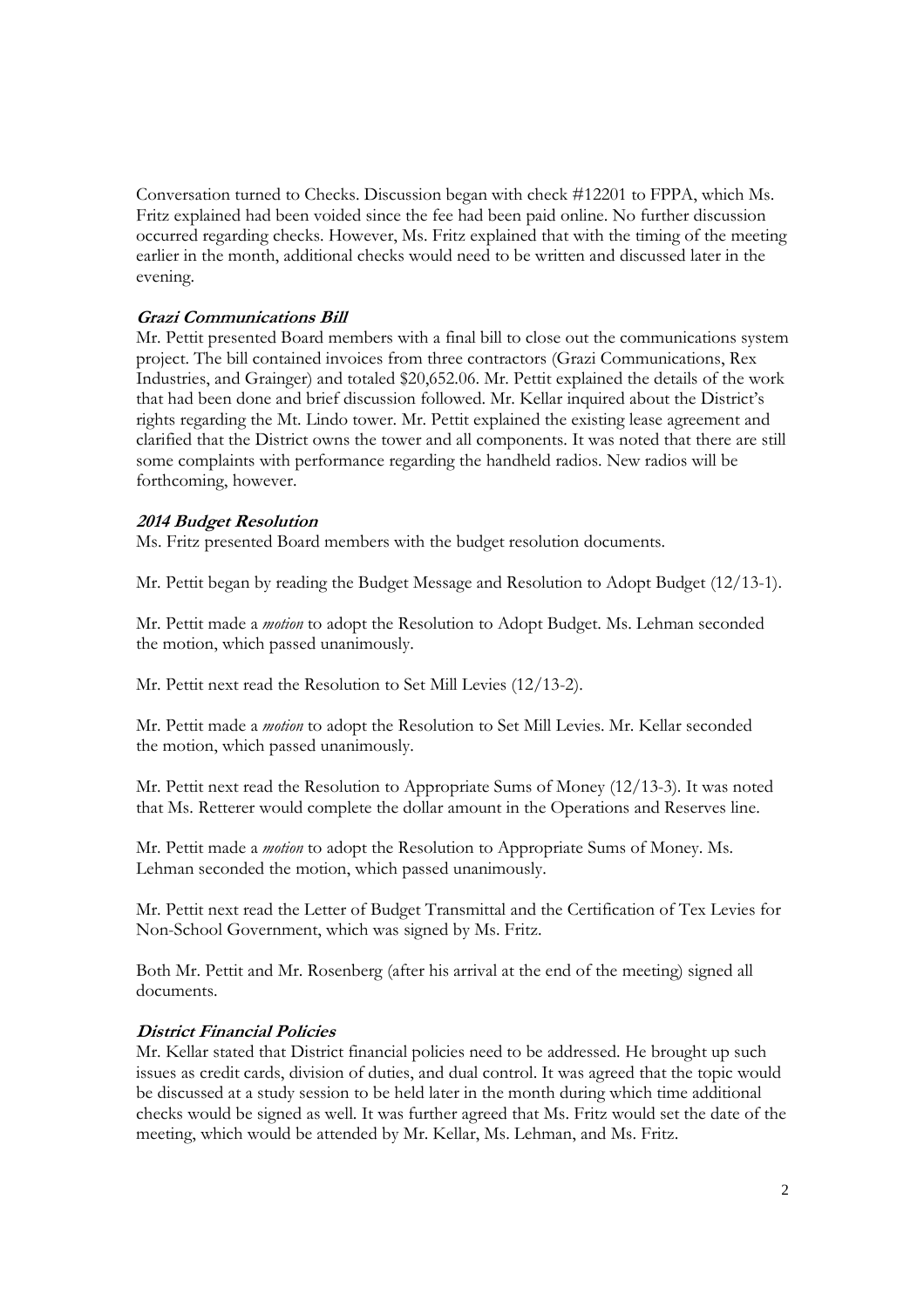Recommendations coming out of the meeting would be brought to the Board for further discussion.

#### **DEPARTMENT/OFFICERS' REPORTS:**

#### **Fire Marshal — Randy Rudloff**

Present; no report submitted. Mr. Rudloff shared that driveway and roadway standards are in the process of being revised for new construction. He further explained that confusion exists because there are multiple standards spelled out in various County documents that sometimes conflict. The goal is to merge all such standards into one document by February 2015. What is not known, Mr. Rudloff explained, is what authority the County will give fire departments in terms of enforcement efforts.

Mr. Rudloff also said that the 2012 Jefferson County fire codes had been enacted earlier in the month with enforcement beginning January 1, 2014.

#### **Chief — Emery Carson**

A report was distributed and various items were discussed. Mr. Carson began by stating that comments had come back from Jefferson County Planning & Zoning regarding the minor lot line adjustment. Several issues had been raised, including mineral rights questions, nonconforming property issues regarding setbacks, and legal access for Parmalee Elementary on Noble Lane. Mr. Carson said that he hoped to have all items addressed by the end of the month.

Next, Mr. Carson shared that Rosenbauer had received all parts for the tender and would begin work by the end of the month. Estimated completion is six weeks or mid-February.

Mr. Carson stated that he would be going to a radio grant meeting later in the week. At a recent Jefferson County Emergency Communications Authority meeting, Mr. Carson said that it appeared that the County is receptive to providing funding for the dispatch change. Discussion followed about the fact that the County would provide dispatch funding on a declining scale over time. Mr. Kellar expressed concern that taxpayers might eventually be paying E911 taxes with none of the money going to their own district.

Further discussion occurred about dispatching costs, with latest estimates at \$31.08 per call or approximately \$6,000 annually. An IGA between all districts will eventually be put in place, Mr. Carson said. It was further noted that automated fire alarms will need to be reprogrammed if dispatching changes. Also, Mr. Carson said that West Metro may end up providing backup dispatch rather the County.

In addition, he shared that extrication cutters that had been ordered via the EMTS grant should arrive by the end of the week. Paperwork would be submitted for reimbursement as soon as the invoice is received.

In further grant news, Mr. Carson said that he had applied for an AFG grant to get a pulse oximeter, which detects carbon monoxide levels in the blood. If the District gets the grant, its portion of the cost would be \$230 out of a total cost of \$4,586, he said.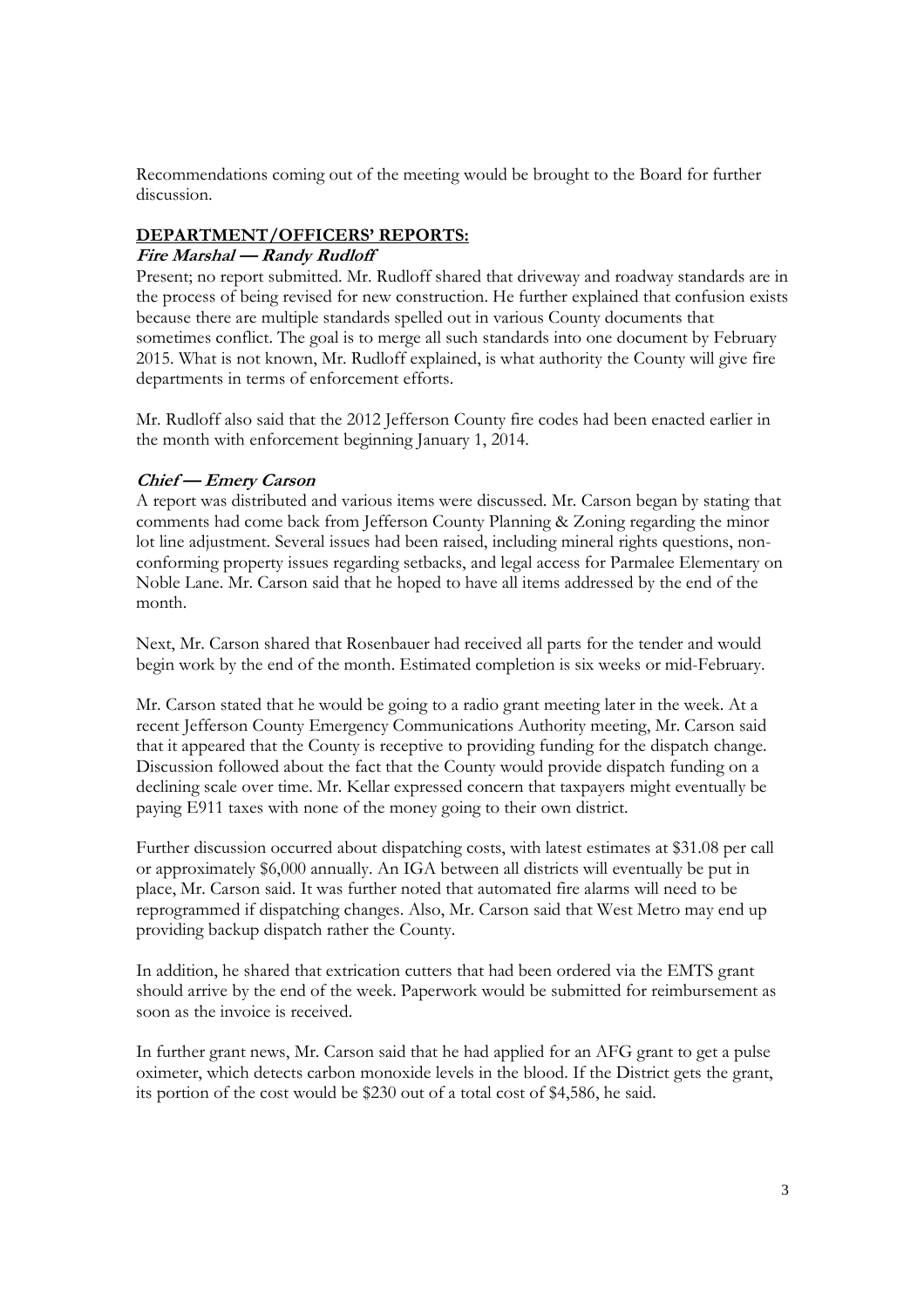A revised Employee Handbook should be ready by the end of January, Mr. Carson stated. Mr. Carson concluded his report by summarizing the calls for the month, which total five to date.

### **Assistant Chief — Marc Rosenberg**

Not present; no report submitted.

#### **Fire Captain — Scott Case**

Not present; no report submitted.

#### **EMS Captain — Bob Fager**

Not present; no report submitted.

#### **OLD BUSINESS:**

#### **Fire Trucks Plus Lawsuit**

Mr. Pettit announced that after receiving all documentation, the California attorney had accepted the District as a client. Mr. Pettit said that he had hoped to have more news to share but hadn't heard anything further.

#### **Communications System Update**

Mr. Pettit stated that all paperwork had been filed with the FCC now that the construction is complete.

#### **NEW BUSINESS:**

#### **2014 Board Meeting Dates**

Brief discussion occurred about the possibility of changing the Board meeting dates for 2014. It was agreed to hold the first meeting of the year on the fourth Wednesday of the month and make a final decision then regarding meeting dates for the remainder of the year.

#### **Station Roof Estimate**

Mr. Pettit shared that he had asked his roofing contractor to provide an estimate for the station roof to give the District a baseline figure. Costs for a new roof, soffits, gutters, and siding had come in at \$75,000 without changing the roof's pitch. It was noted that the project would have to be put out for competitive bid.

#### **Study Session with Attorney**

After review, Mr. Kellar said that he didn't think the attorney's costs for election and lawsuit expenses were out of line with initial estimates provided. He did say that he thought invoicing could be simplified to make it easier to understand and suggested January 8 at 6:30 pm as a possible meeting time with Mr. Toussaint.

#### **TREASURER'S REPORT:**

#### **Financial Reports**

Ms. Fritz announced that she had written the following additional checks:

- 12217 to Dorothy Walton for \$100 for janitorial expenses
- 12218 to Evergreen Fire/Rescue for \$231.38 for apparatus maintenance/repairs